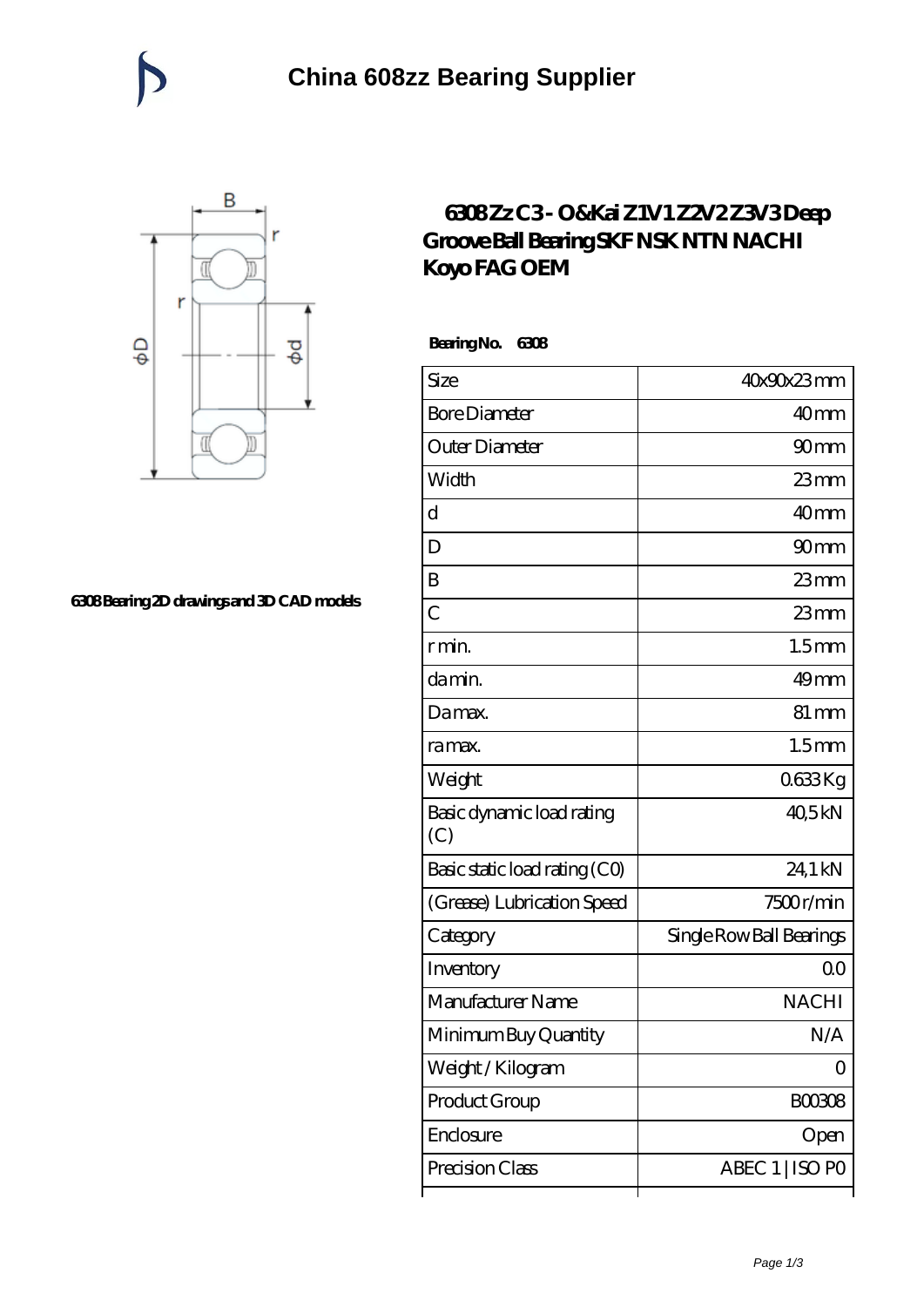## **[China 608zz Bearing Supplier](https://catchios.com)**

| Maximum Capacity / Filling<br>Slot | No                                                                                                                                                                                                                        |
|------------------------------------|---------------------------------------------------------------------------------------------------------------------------------------------------------------------------------------------------------------------------|
| Rolling Element                    | <b>Ball Bearing</b>                                                                                                                                                                                                       |
| Snap Ring                          | No                                                                                                                                                                                                                        |
| <b>Internal Special Features</b>   | No                                                                                                                                                                                                                        |
| Cage Material                      | Steel                                                                                                                                                                                                                     |
| Internal Clearance                 | CO-Medium                                                                                                                                                                                                                 |
| Inch - Metric                      | Metric                                                                                                                                                                                                                    |
| Long Description                   | 40MM Bore; 90MM<br>Outside Diameter; 23MM<br>Outer Race Width; Open;<br>Ball Bearing ABEC 1   ISO<br>PQ No Filling Slot; No Snap<br>Ring, No Internal Special<br>Features: CO-Medium<br>Internal Clearance; Steel<br>Cage |
| <b>Other Features</b>              | Deep Groove                                                                                                                                                                                                               |
| Category                           | Single Row Ball Bearing                                                                                                                                                                                                   |
| <b>UNSPSC</b>                      | 31171504                                                                                                                                                                                                                  |
| Harmonized Tariff Code             | 8482.105068                                                                                                                                                                                                               |
| Noun                               | Bearing                                                                                                                                                                                                                   |
| Keyword String                     | Ball                                                                                                                                                                                                                      |
| Manufacturer URL                   | http://www.nachiamerica.c<br><b>om</b>                                                                                                                                                                                    |
| Weight/LBS                         | 1.411                                                                                                                                                                                                                     |
| Bore                               | 1.575 Inch   40 Millimeter                                                                                                                                                                                                |
| Outside Diameter                   | 3543Inch   90Millimeter                                                                                                                                                                                                   |
| Inner Race Width                   | OInch   OMillimeter                                                                                                                                                                                                       |
| Outer Race Width                   | 0906Inch   23 Millimeter                                                                                                                                                                                                  |
| <b>Bore</b> Type                   | Cylindrical Bore                                                                                                                                                                                                          |
| Configuration                      | Single Row                                                                                                                                                                                                                |
| <b>Bore Size</b>                   | 40 <sub>mm</sub>                                                                                                                                                                                                          |
| Width                              | $23$ mm                                                                                                                                                                                                                   |
| Fillet Radius/Chamfer              | 1.5 <sub>mm</sub>                                                                                                                                                                                                         |